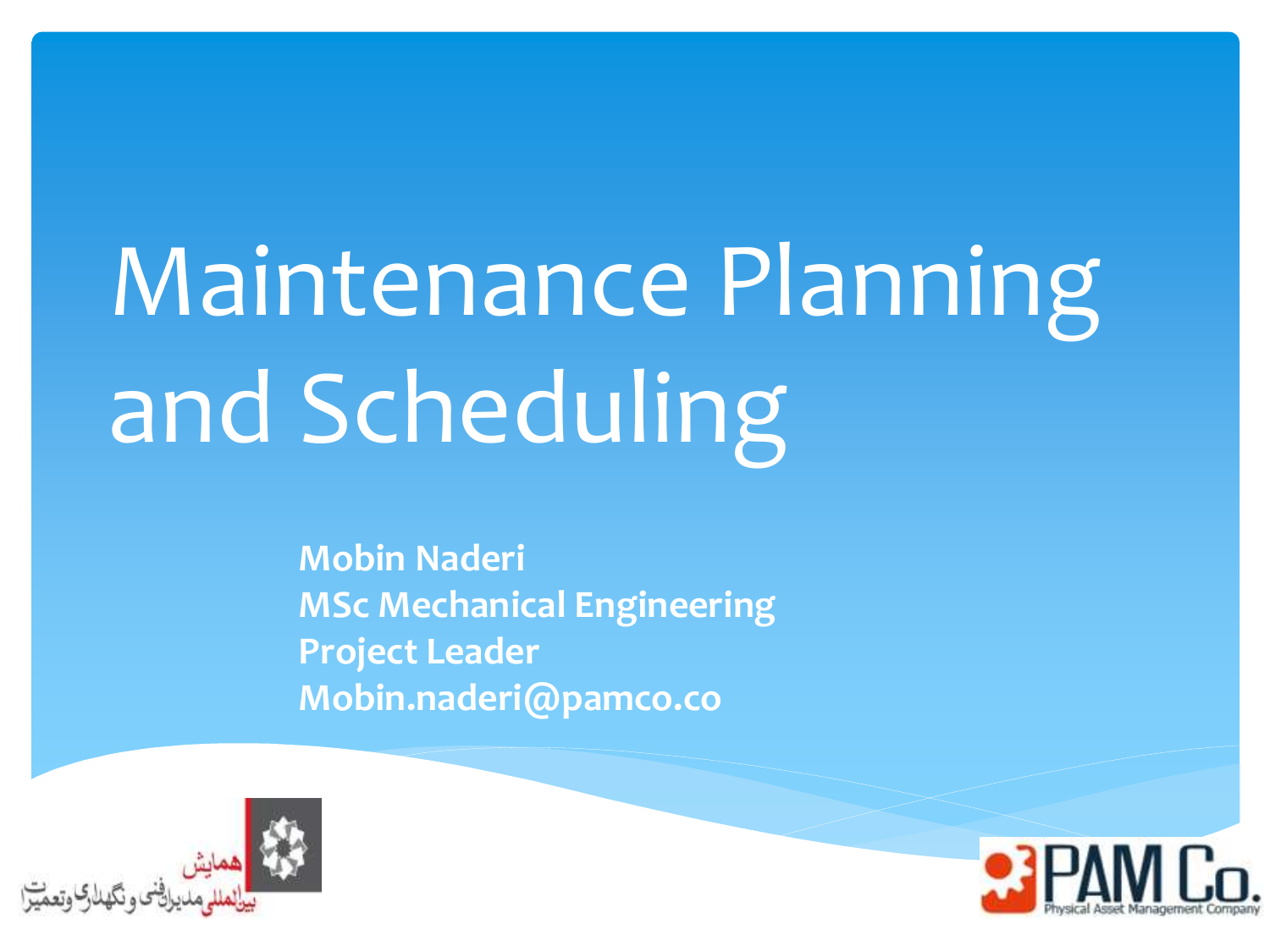# **Agenda :**

- Introduction
- Benefits
- Planning versus Scheduling
- Conclusion



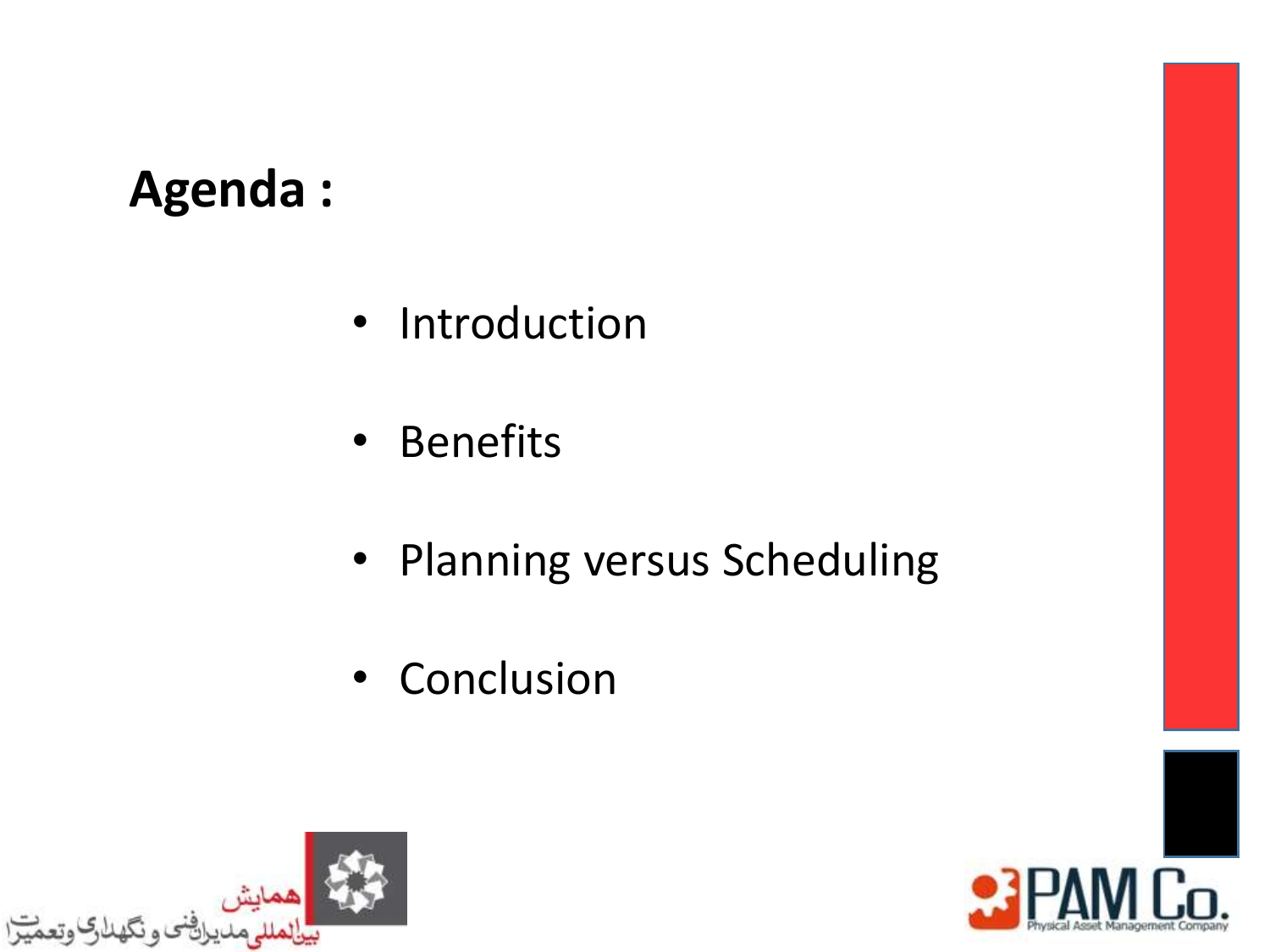# **Introduction:**

#### Planning and scheduling shows how to improve dramatically the productivity of maintenance



Through:

Elimination of unproductive maintenance time



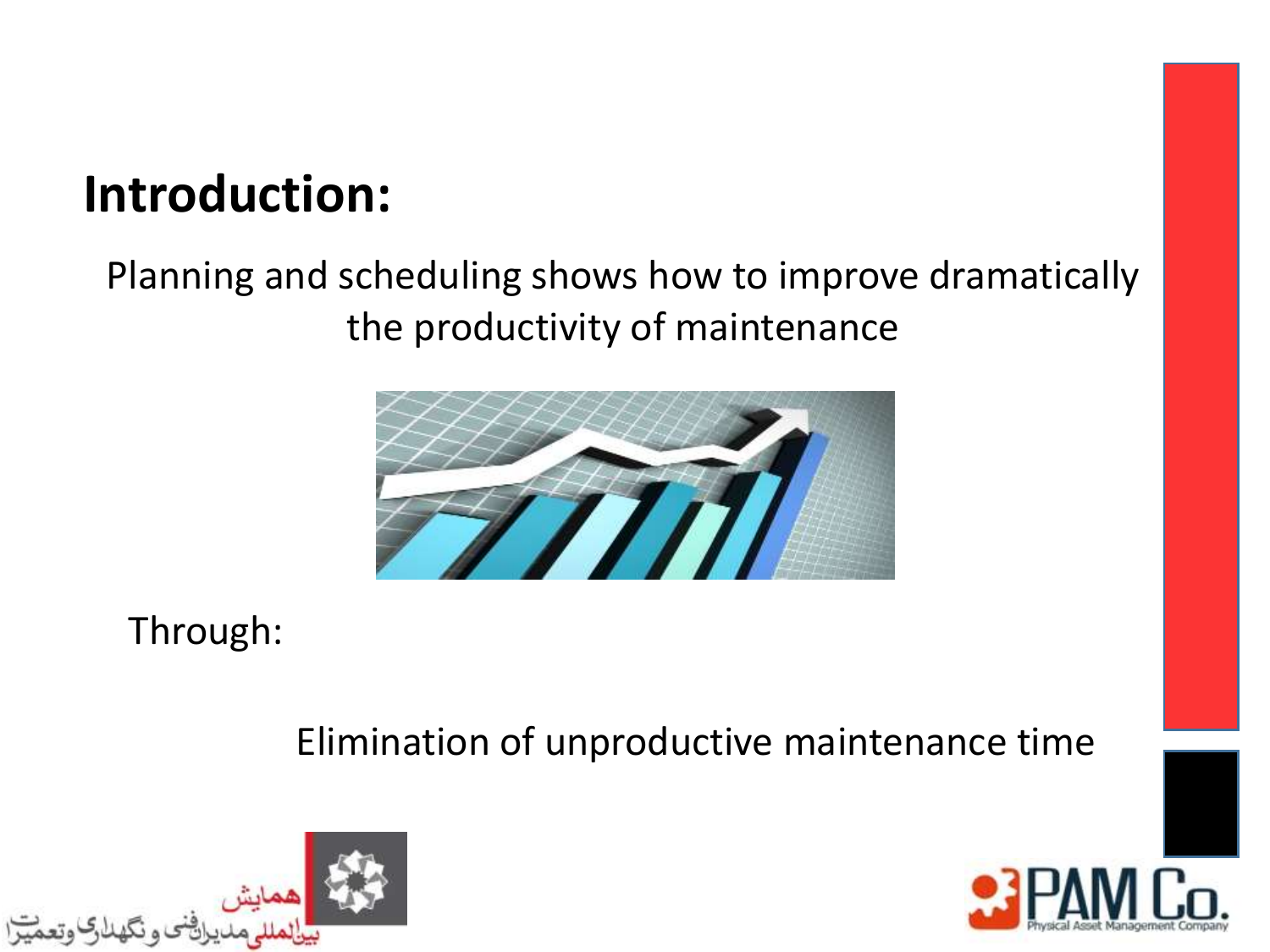# **Introduction:**

"Uptime – Strategies for Excellence in Maintenance Management"

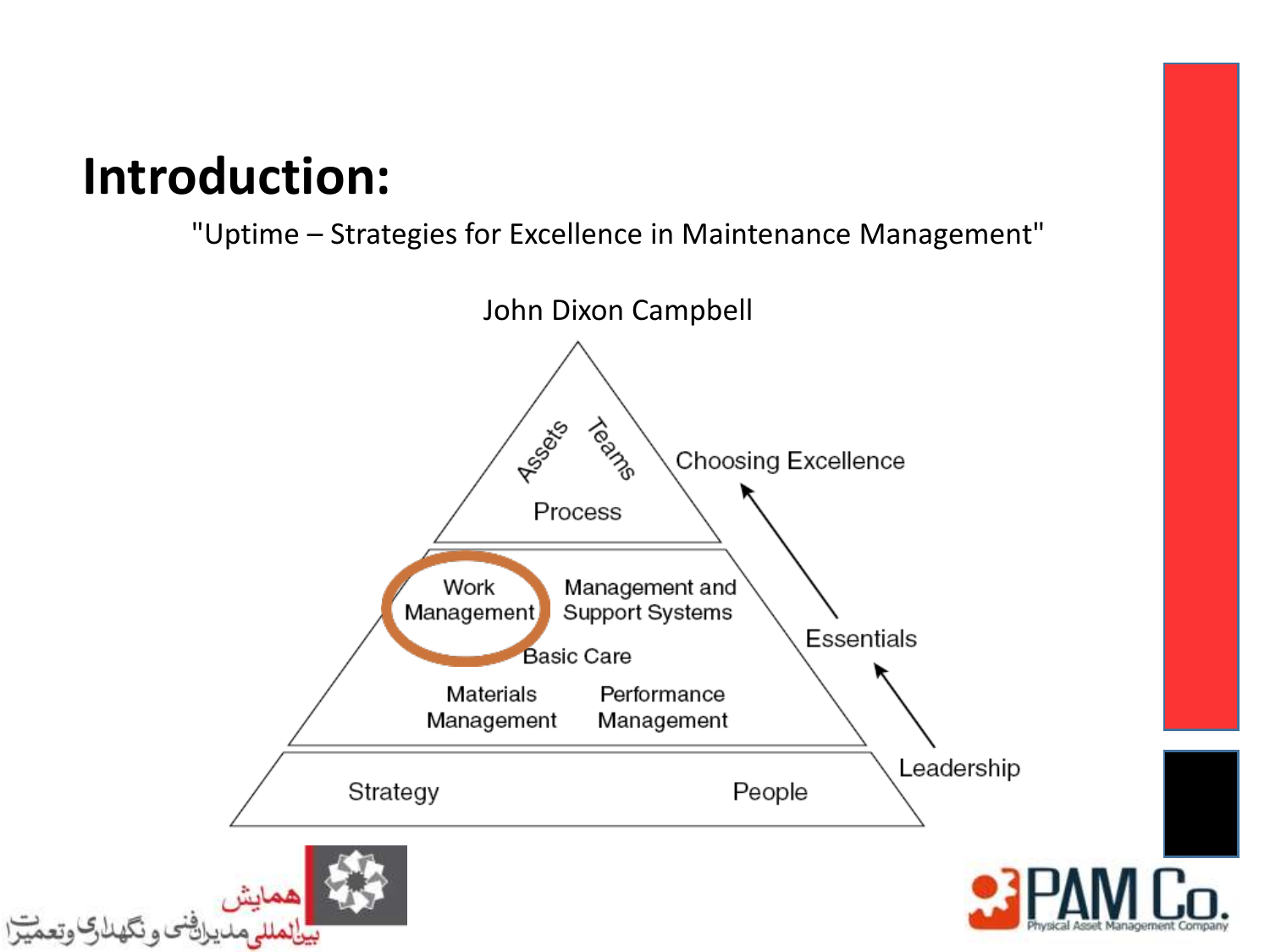## **Introduction:**





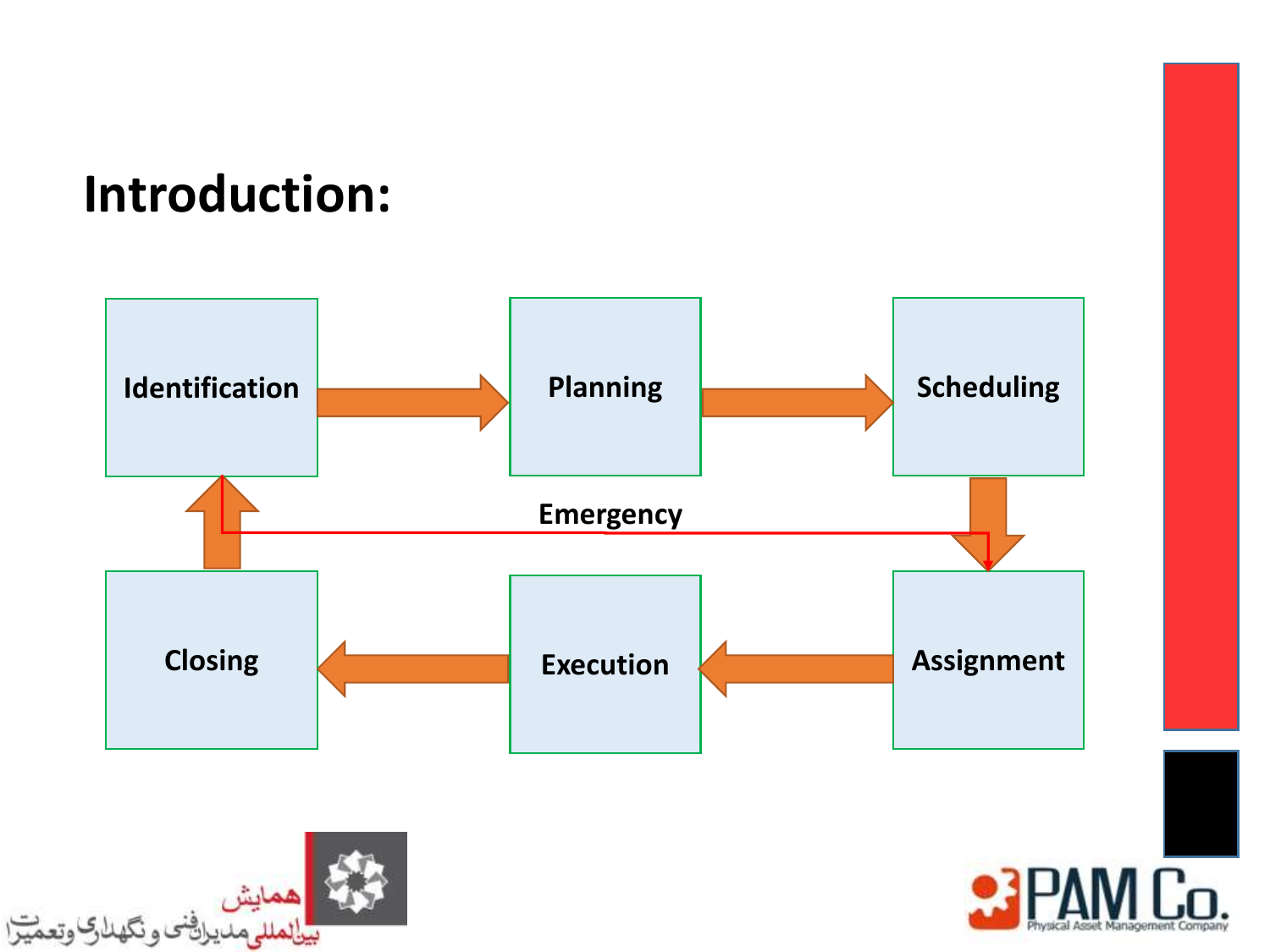# **Benefits:**

- Rise the amount of work accomplished
- Freed-up work force
- Extra labor power can be set aside to added value activities

30 Technicians + Maintenance Planner = 47 Technicians

- Reduce maintenance costs
- Establish a reputation





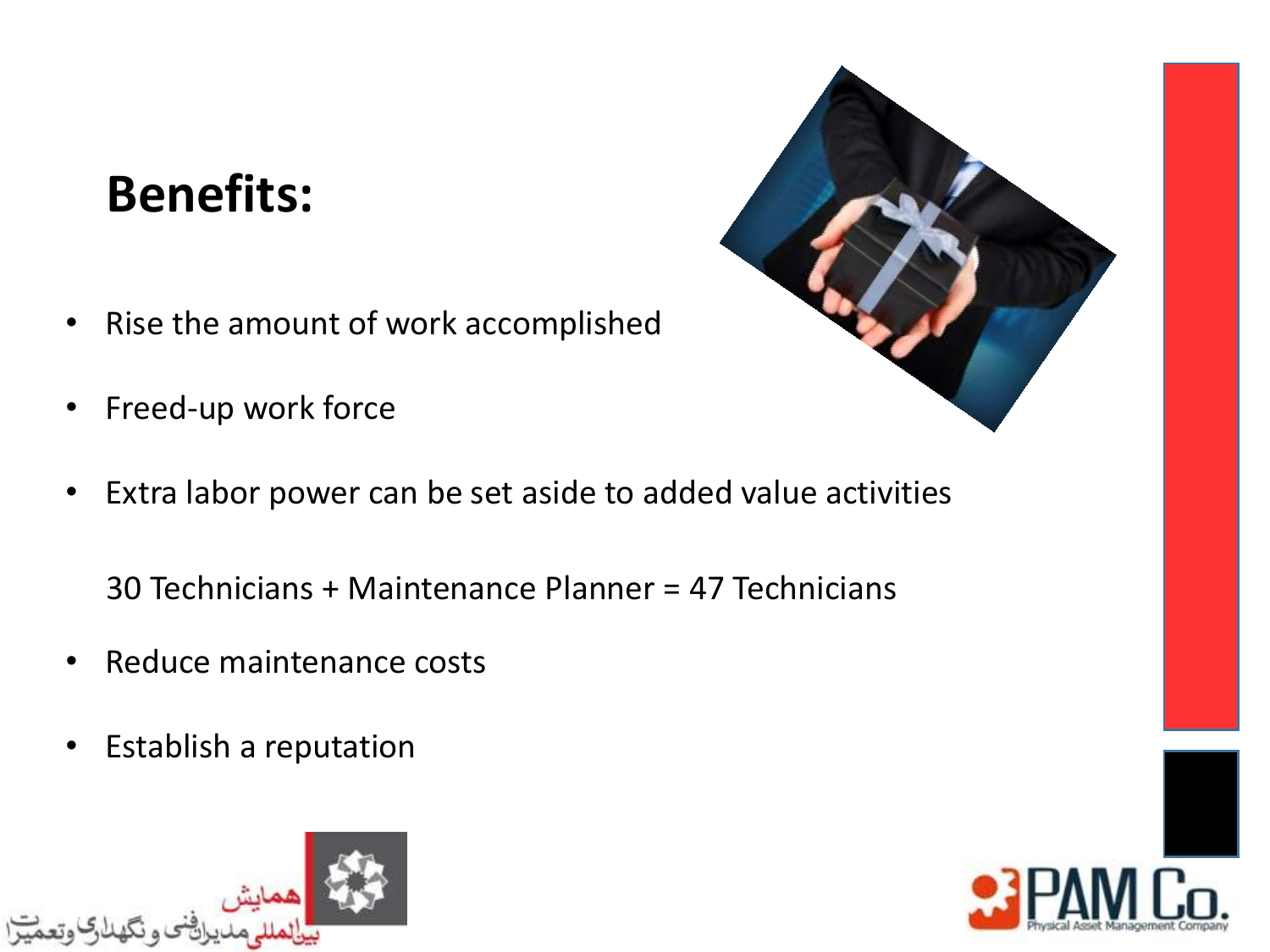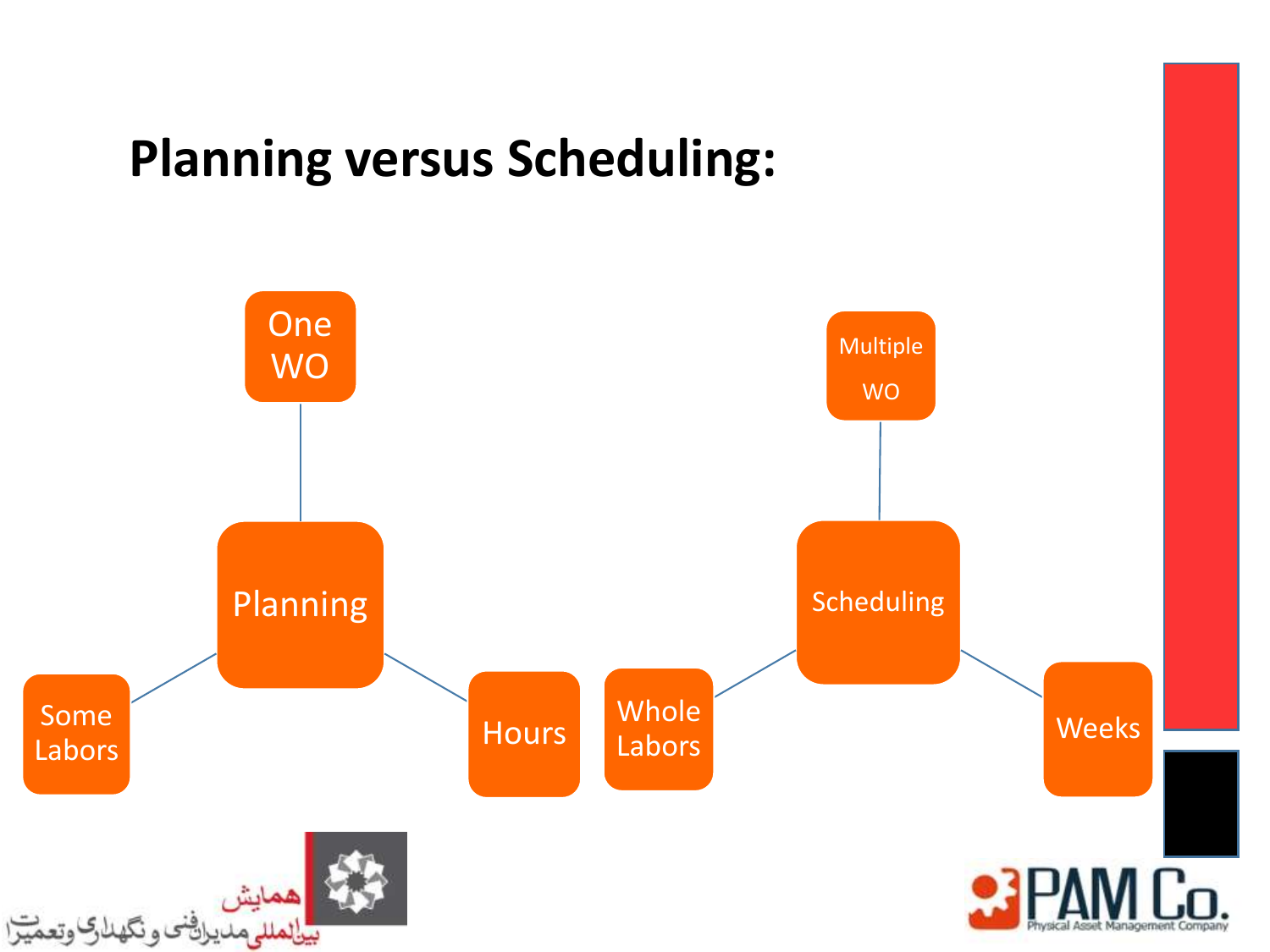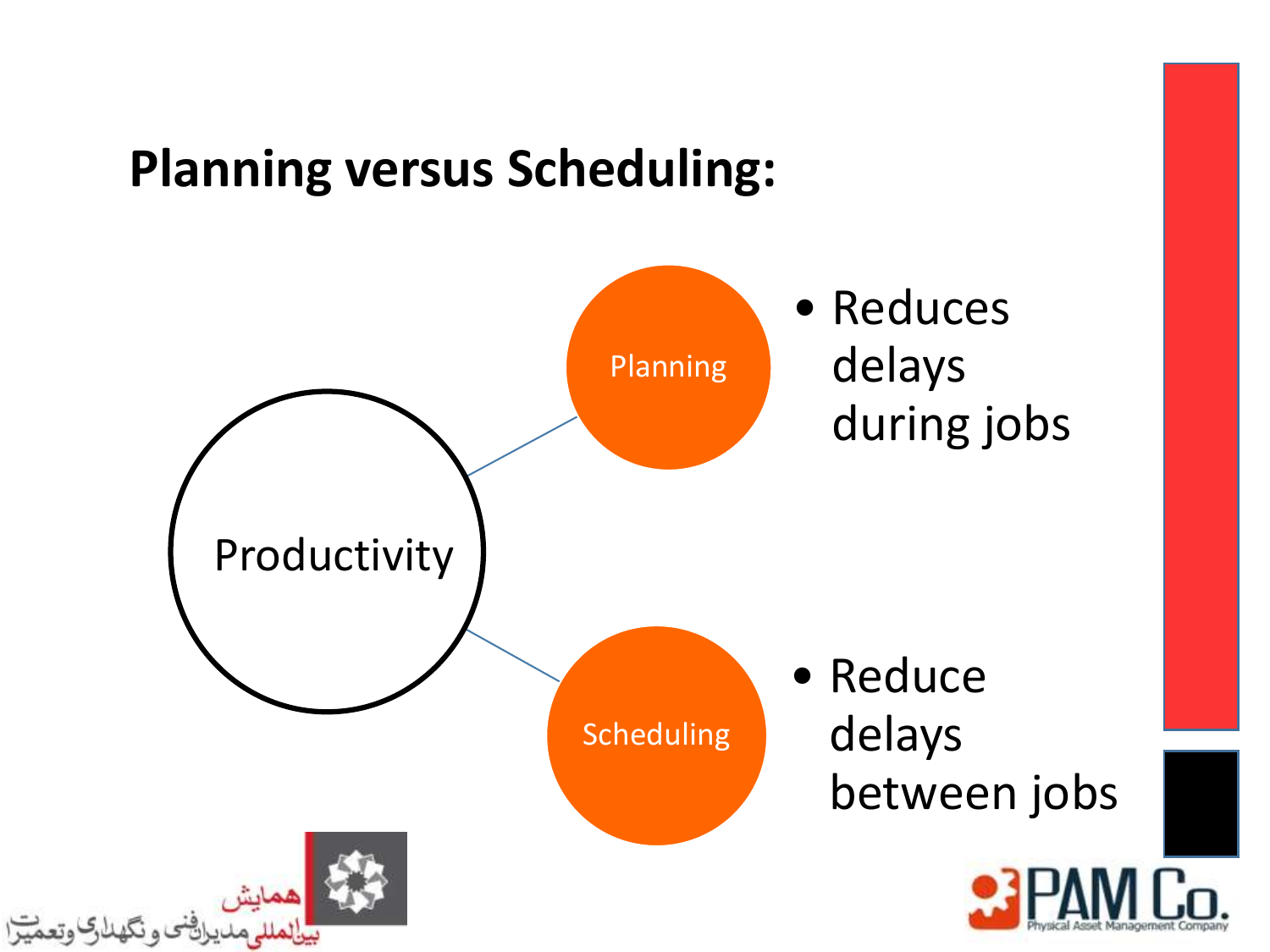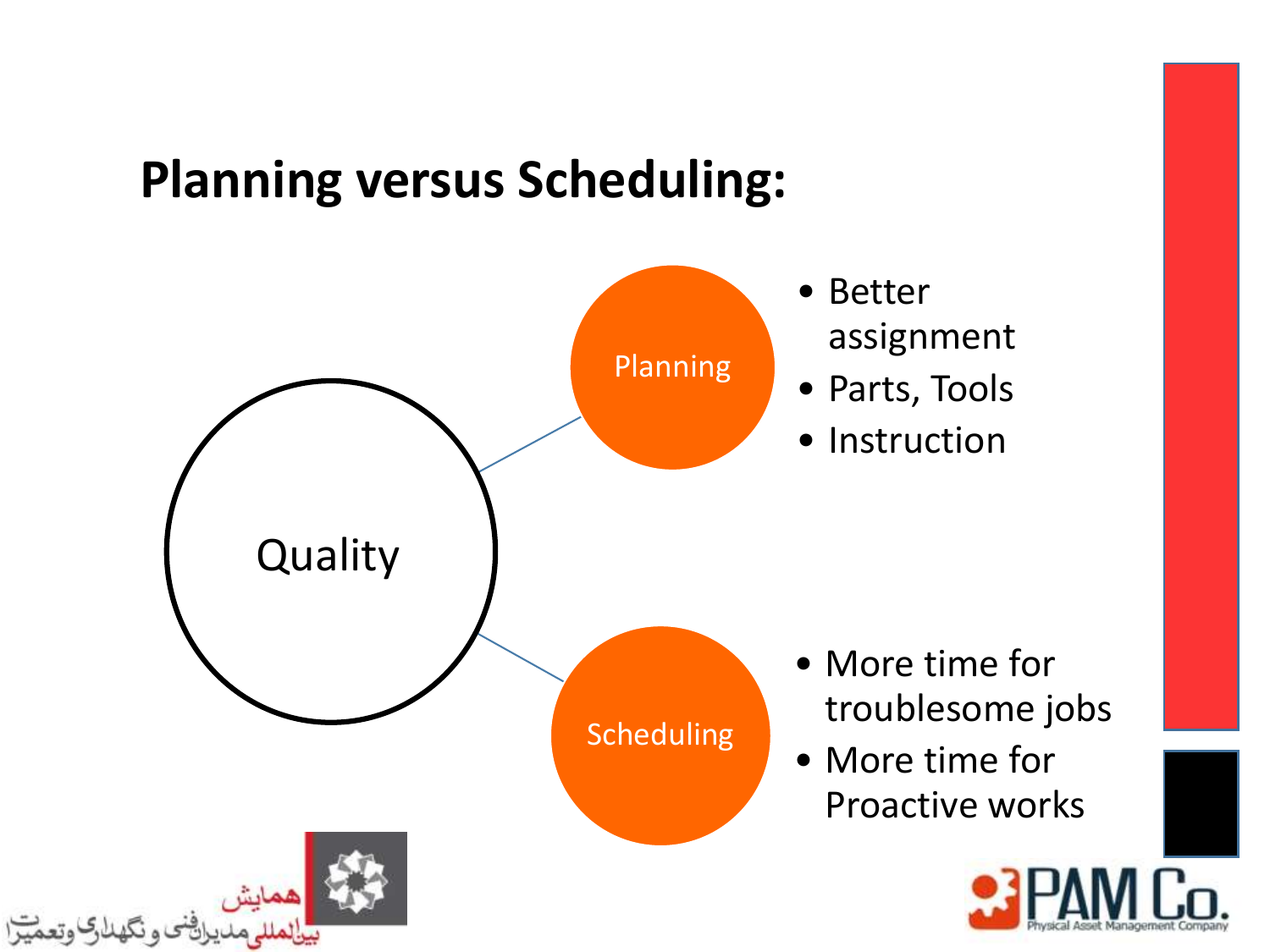Planning is about Murphy's law:

#### **"Anything that can go wrong, will go wrong"**

Nevertheless, planning alone does not much improve maintenance Because of …





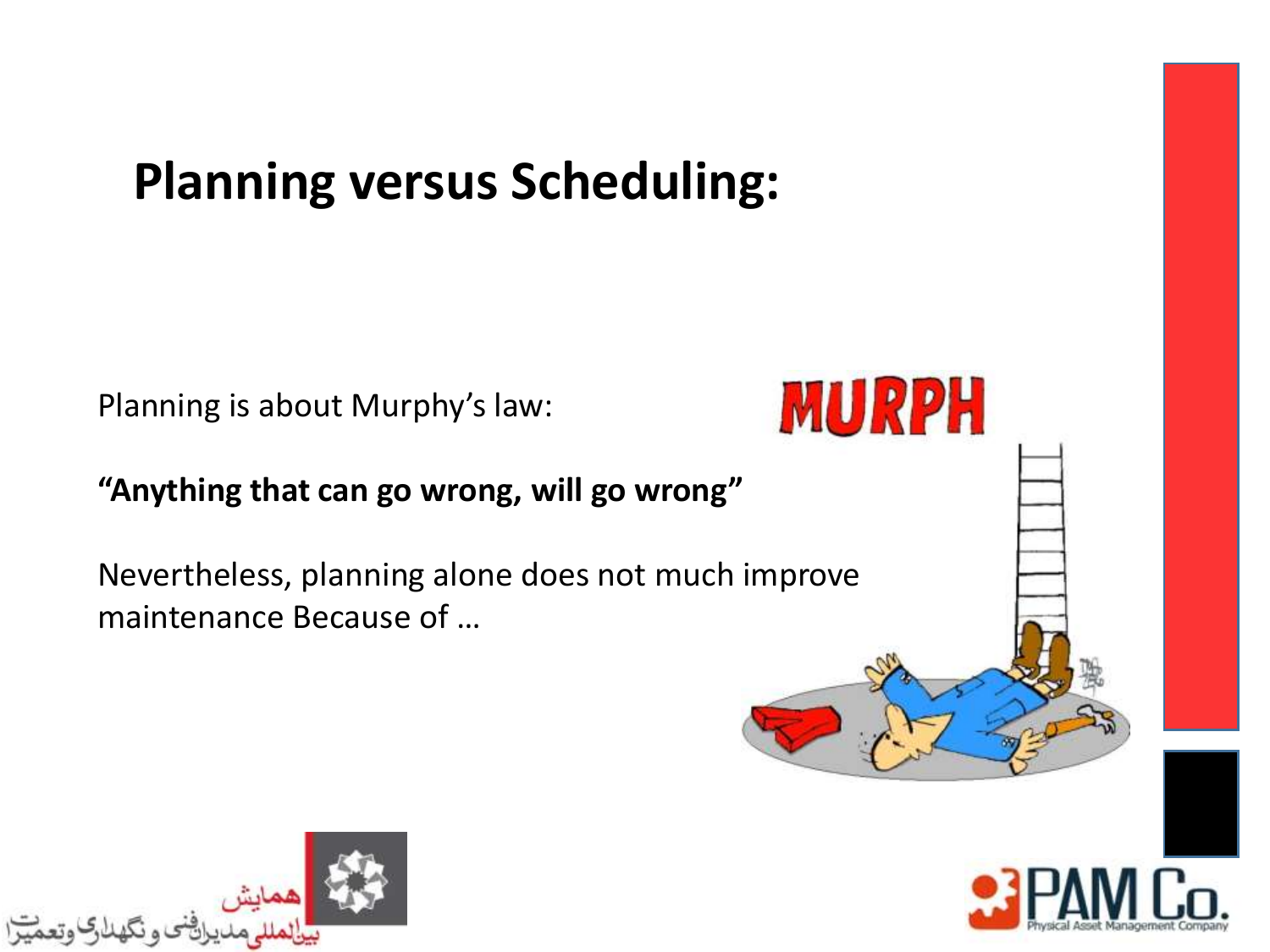Parkinson's Law:

#### **"Work expands to fill the time available for its completion"**

Scheduling is about Parkinson's Law



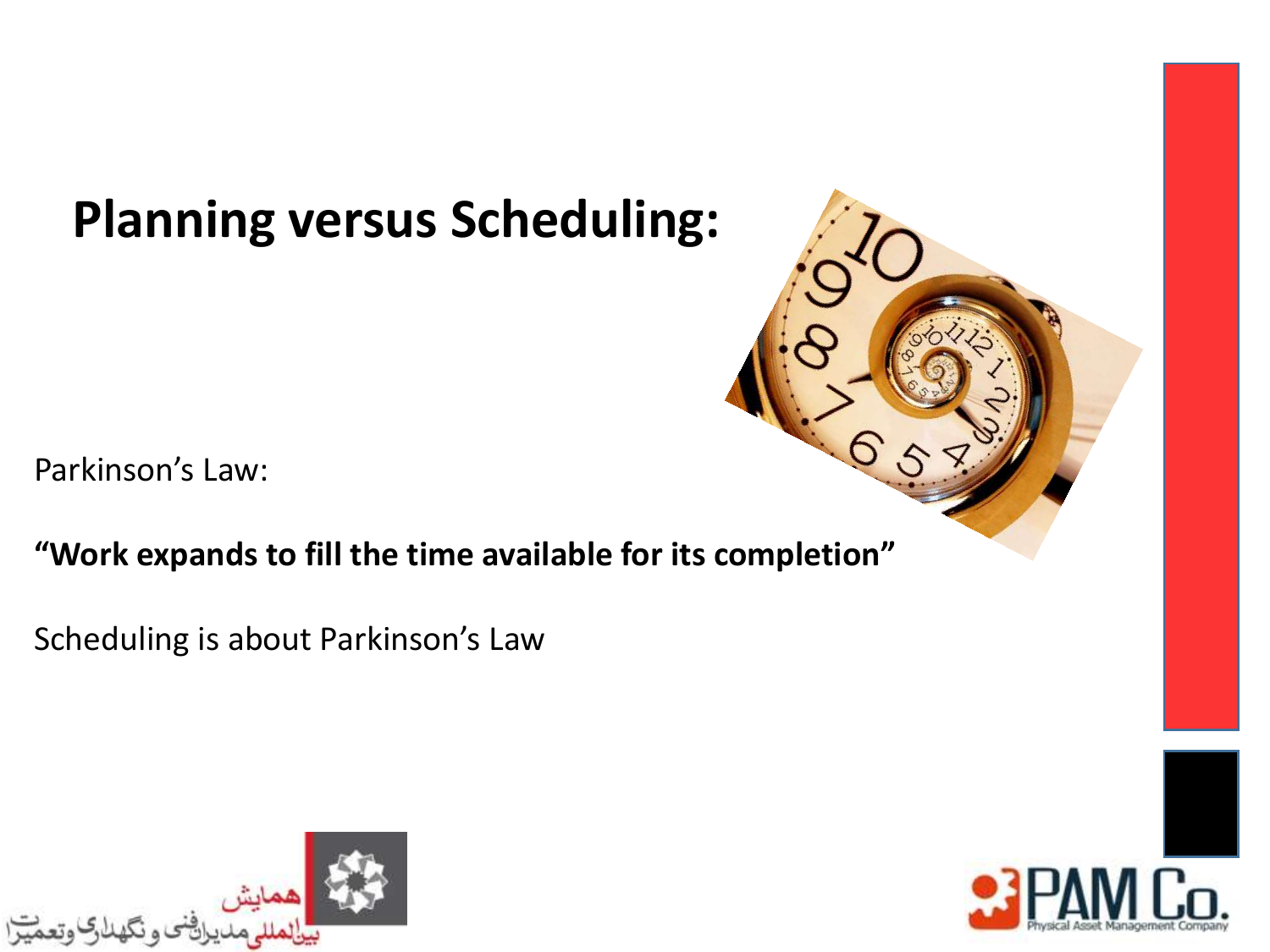## **Conclusion:**

#### Planning without Scheduling





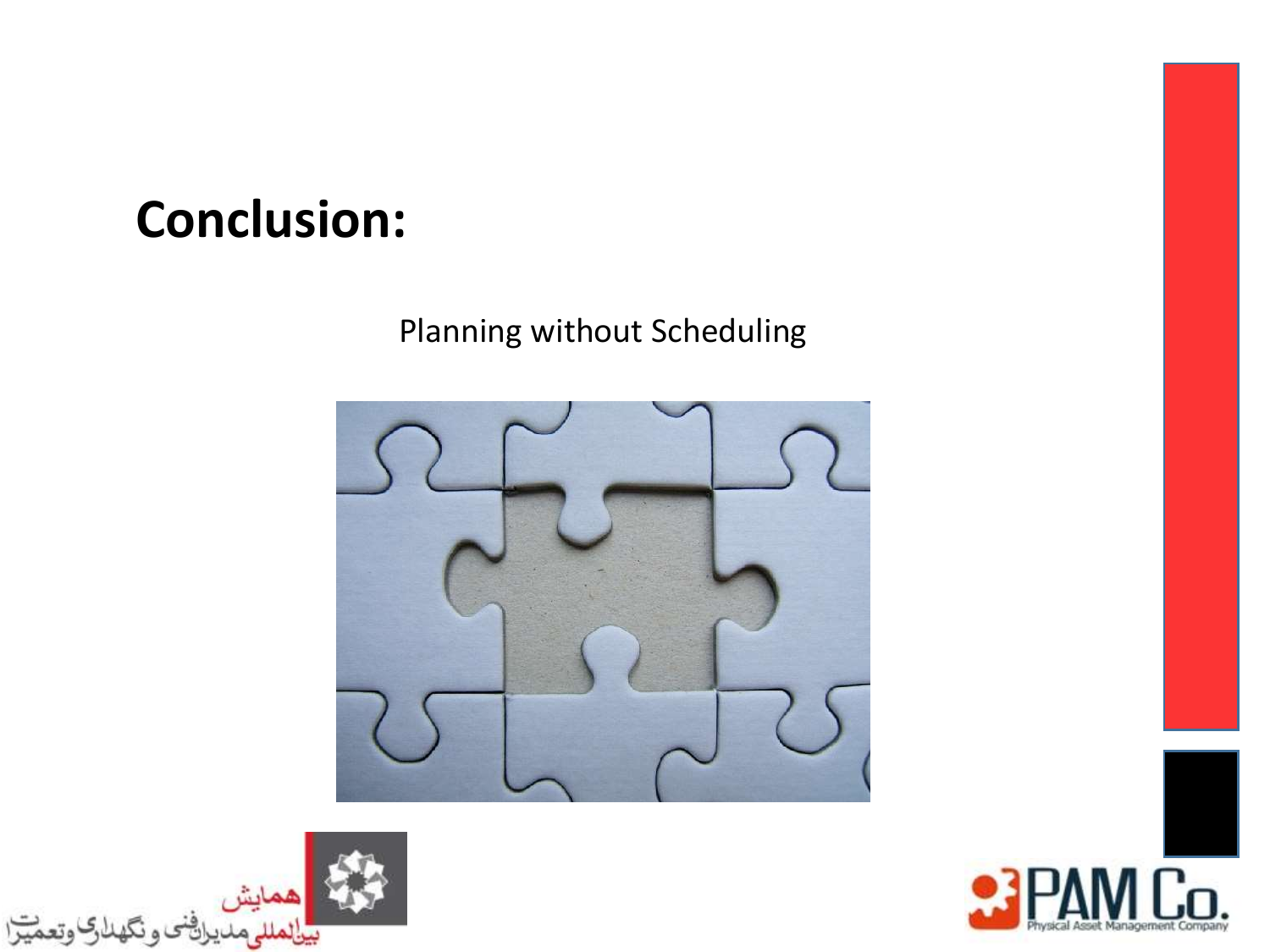## **Conclusion:**

# Planning and Scheduling are Complementary to Eachother